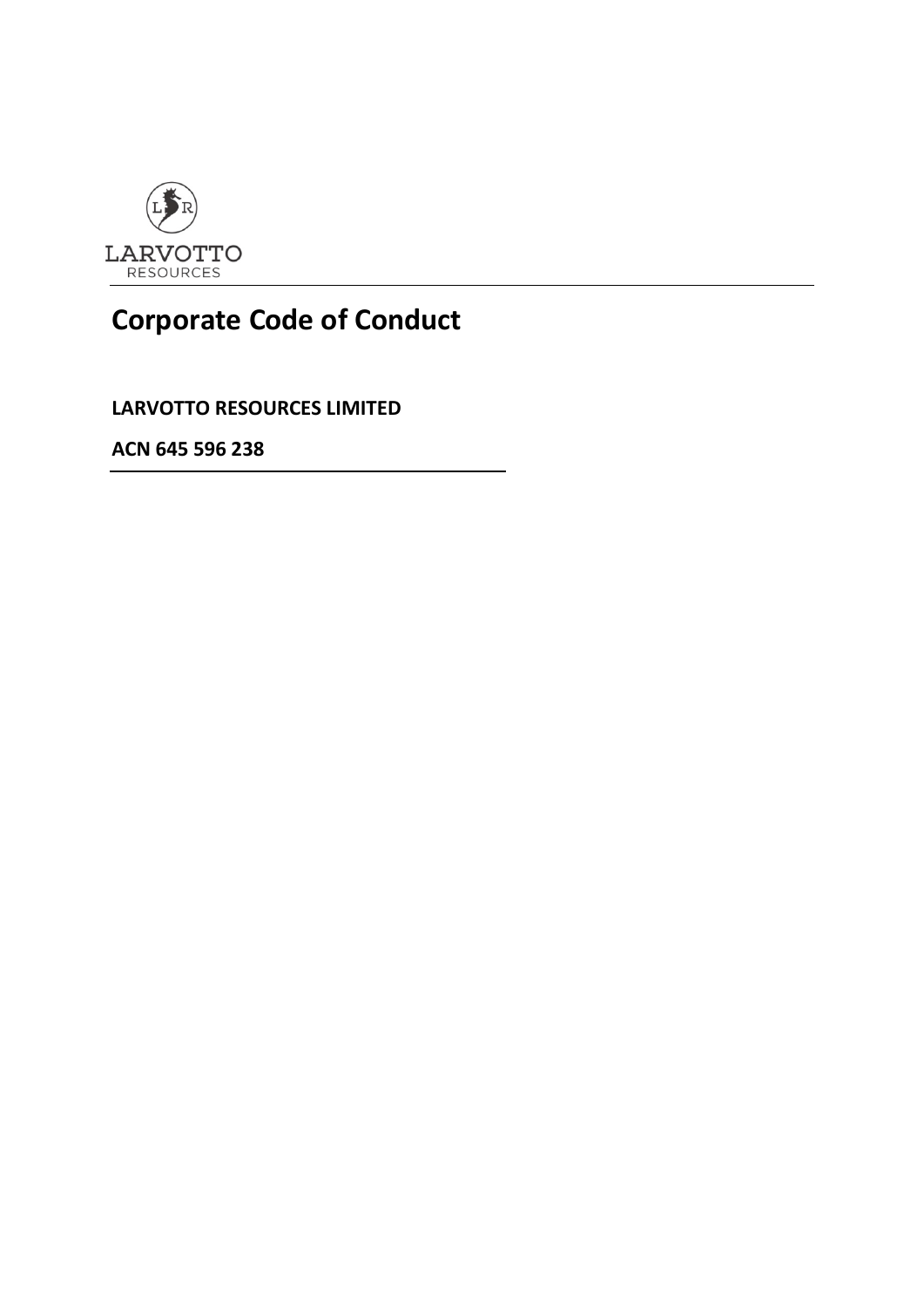### **1. Purpose**

The purpose of this Code of Conduct is to provide a framework for decisions and actions in relation to ethical conduct in employment. It underpins the Company's commitment to integrity and fair dealing in its business affairs and to a duty of care to all employees, clients and stakeholders.

The Code of Conduct has been approved by the Board and is periodically reviewed and updated as required. The document sets out the principles covering appropriate conduct in a variety of contexts and outlines the minimum standard of behaviour expected from employees. It is supplemented by policies approved by the Board and standards, processes and procedures developed by management that provide practical guidance on the principles, practices and standards employees are expected to follow.

# **2. Compliance**

#### **2.1 Scope**

The Code of Conduct applies at work, to work related events and out-of-hours activities that are connected to any employment or work with the Company.

#### **2.2 Personal responsibility**

All persons who are employed by, or provide services to, the Company, including directors, officers, executives, managers, supervisors, employees, contractors and service providers (where they are under a contractual obligation to do so), must comply with the Code of Conduct together with policies and any standards, processes and procedures which relate to their daily business activities.

#### **2.3 Directors' responsibilities**

Directors are requested to certify compliance with the Code of Conduct each year.

#### **2.4 Training**

Employees are required to complete annual Code of Conduct training.

# **3. Accountabilities**

#### **3.1 Managers and Supervisors**

#### **Managers and supervisors are responsible and accountable for:**

- (a) undertaking their duties and behaving in a manner that is consistent with the provisions of the Code of Conduct;
- (b) the effective implementation, promotion and support of the Code of Conduct in their areas of responsibility; and
- (c) ensuring employees under their control understand and follow the provisions outlined in the Code of Conduct and receive appropriate training in respect of the Code of Conduct.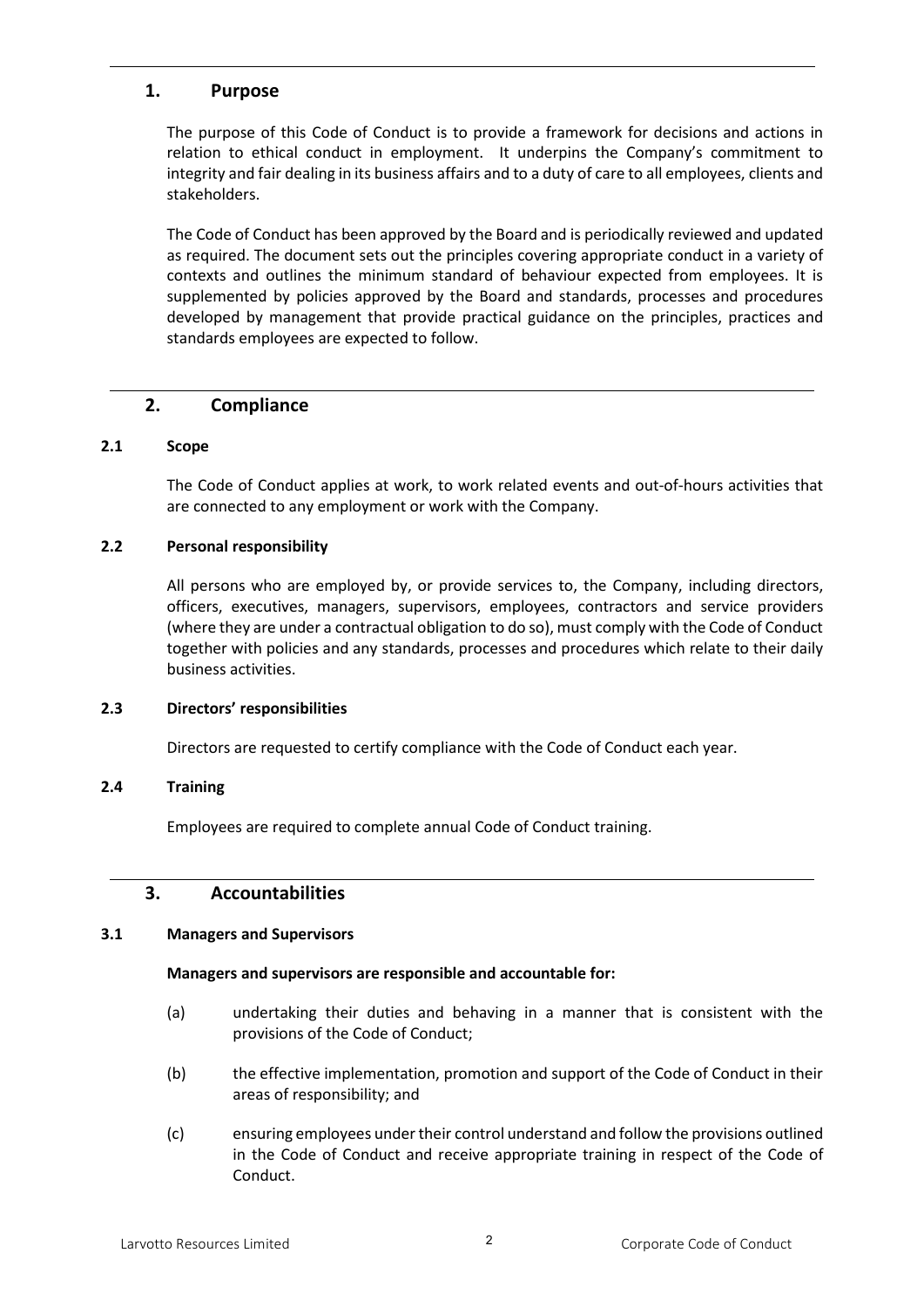#### **3.2 Employees**

All employees are responsible for:

- (a) understanding and complying with the Code of Conduct. To this end, regular and appropriate training on how to comply with this Code of Conduct will be provided to all employees;
- (b) undertaking their duties in a manner that is consistent with the provisions of the Code of Conduct;
- (c) reporting suspected corrupt conduct in accordance with the Company's Whistleblower Protection Policy and Anti-Bribery and Anti-Corruption Policy; and
- (d) reporting any departure from the Code of Conduct by themselves or others.

#### **4. Values**

#### **4.1 Identity**

(a) The Company is an exploration Company focused on the development of mineral resources.

#### **4.2 Purpose**

- (a) Our primary objective is to deliver maximum shareholder value through profitable growth and the development of stable and sustainable projects whilst acting lawfully, ethically and responsibly.
- (b) The Company will pursue operational and commercial excellence by using best practice approaches in our decision-making process focusing on continuous development, accountability and teamwork in all aspects of our business. A key attribute to this approach is maintaining responsible long-term management.
- (c) In order to achieve these goals, we will ensure our employees and business partners have the appropriate skills and resources to perform their work effectively and efficiently and that all stakeholders (including investors, suppliers and regulators) are aware of the Company's values and our intention to uphold them. We will foster an open and supportive environment in all activities and relationships, and make sure that our senior executives demonstrate and reinforce our values in all aspects of our business and in all interactions with staff.
- (d) We believe that our pursuit of these goals will cement a positive reputation in the community as a reliable, responsible and ethical organisation.

#### **4.3 Commitment to Values**

- (a) The Company and its subsidiary companies are committed to conducting all of its business activities in accordance with the above stated values. The Board will ensure that all employees are given appropriate training on the Company's values and senior executives will continually demonstrate and reinforce such values in all interactions with staff.
- (b) A copy of the Company's statement of values will be available on its website.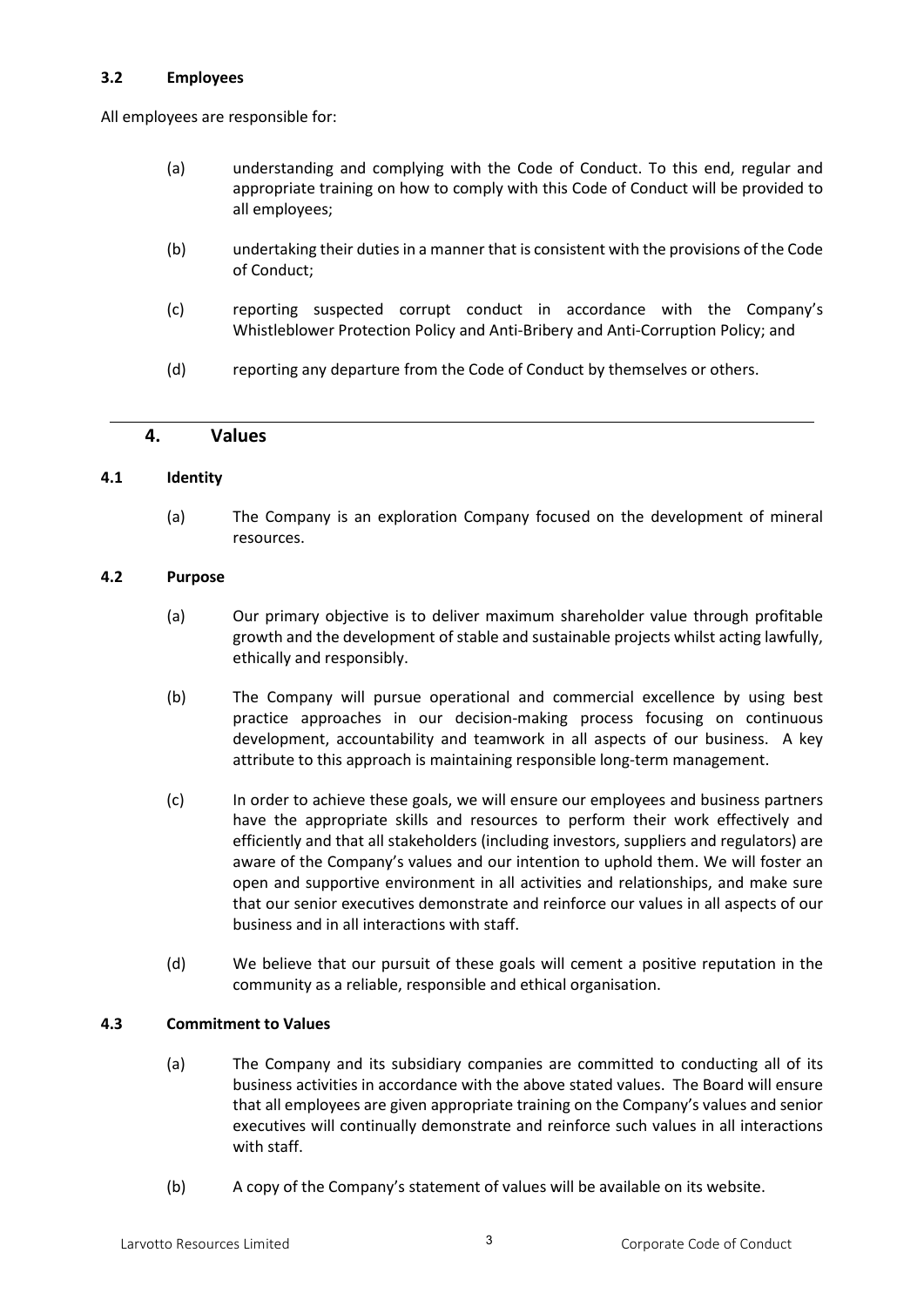# **5. Personal and Professional Behaviour**

When carrying out your duties, you should:

- (a) behave honestly and with integrity and report other employees who are behaving dishonestly;
- (b) treat fellow employees with respect and not engage in bullying, harassment or discrimination;
- (c) disclose and deal appropriately with any conflicts between your personal interests and your duty as a director, senior executive or employee (as applicable);
- (d) not take advantage of the property or information of the Company or its customers for personal gain or to cause detriment to the Company or its customers;
- (e) not take advantage of your position for the opportunities arising therefrom for personal gain;
- (f) carry out your work with integrity and to a high standard and in particular, commit to the Company's policy of producing quality goods and services;
- (g) operate within the law at all times;
- (h) act in the best interests of the Company;
- (i) follow the policies of the Company and adhere to the Company's values; and
- (j) act in an appropriate business-like manner when representing the Company in public forums and deal with customers and suppliers fairly.

# **6. Conflict of Interest**

Potential for conflict of interest arises when it is likely that you could be influenced, or it could be perceived that you are influenced, by a personal interest when carrying out your duties. Conflicts of interest that lead to biased decision making may constitute corrupt conduct.

- (a) Some situations that may give rise to a conflict of interest include situations where you have:
	- (i) financial interests in a matter the Company deals with or you are aware that your friends or relatives have a financial interest in the matter;
	- (ii) directorships/management of outside organisations;
	- (iii) membership of boards of outside organisations;
	- (iv) personal relationships with people the Company is dealing with which go beyond the level of a professional working relationship;
	- (v) secondary employment, business, commercial, or other activities outside of the workplace which impacts on your duty and obligations to the Company;
	- (vi) access to information that can be used for personal gain; and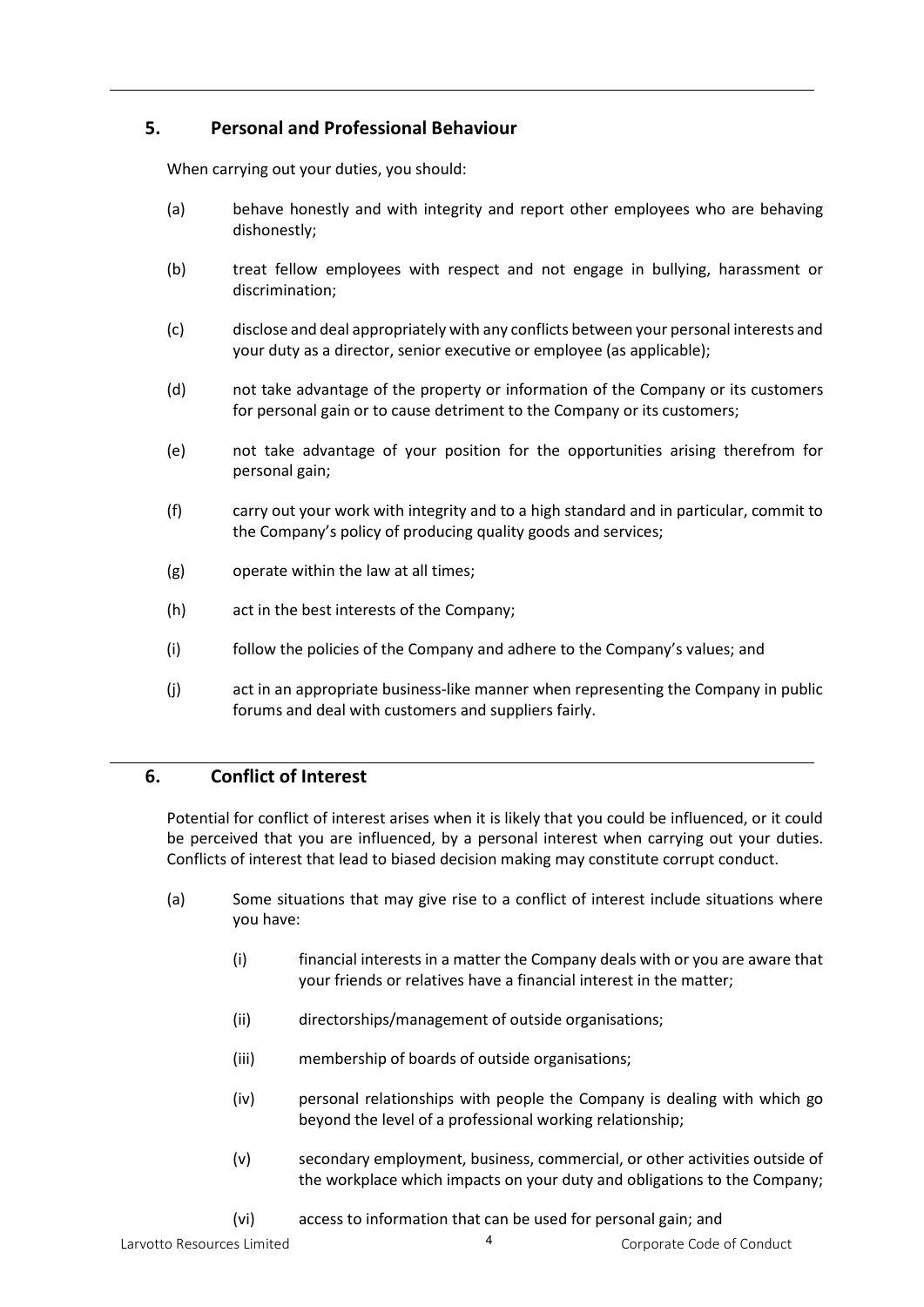- (vii) offer of an inducement.
- (b) You may often be the only person aware of the potential for conflict. It is your responsibility to avoid any conflict from arising that could compromise your ability to perform your duties impartially. You must report any potential or actual conflicts of interest to your manager.
- (c) If you are uncertain whether a conflict exists, you should discuss that matter with your manager and attempt to resolve any conflicts that may exist.
- (d) You must comply with the Company's Anti-Bribery and Anti-Corruption Policy at all times. You must not submit or accept any bribe, or other improper inducement. Any such inducements are to be reported to your manager.

# **7. Information Systems, Devices and Social Media**

#### **7.1 Information Systems**

Email, the internet, facsimile, telephones and other information systems must be used appropriately so as to maintain and not put at risk the integrity of the Company's information systems. The Company has policies in place to manage risks associated with information technology systems and their use. Employees must comply with the requirements of those policies at all times.

#### **7.2 Bring Your Own Devices**

Employees linking personal devices to the Company's information systems must ensure they first obtain appropriate authorisation and use such devices in accordance with all relevant policies.

#### **7.3 Social Media/Networking**

Employees must ensure that they use any social media and networking sites in accordance with the requirements of the Code of Conduct and relevant policies.

# **8. Public and Media Comment**

- (a) Individuals have a right to give their opinions on political and social issues in their private capacity as members of the community.
- (b) Employees must not make official comment on matters relating to the Company unless they are:
	- (i) authorised to do so by the Chief Executive Officer/Managing Director; or
	- (ii) giving evidence in court; or
	- (iii) otherwise authorised or required to by law.
- (c) Employees must not release unpublished or privileged information unless they have the authority to do so from the Chief Executive Officer/Managing Director.
- (d) The above restrictions apply except where prohibited by law, for example in relation to "whistleblowing". Employees should refer to the Company's Whistleblower Protection Policy for further information.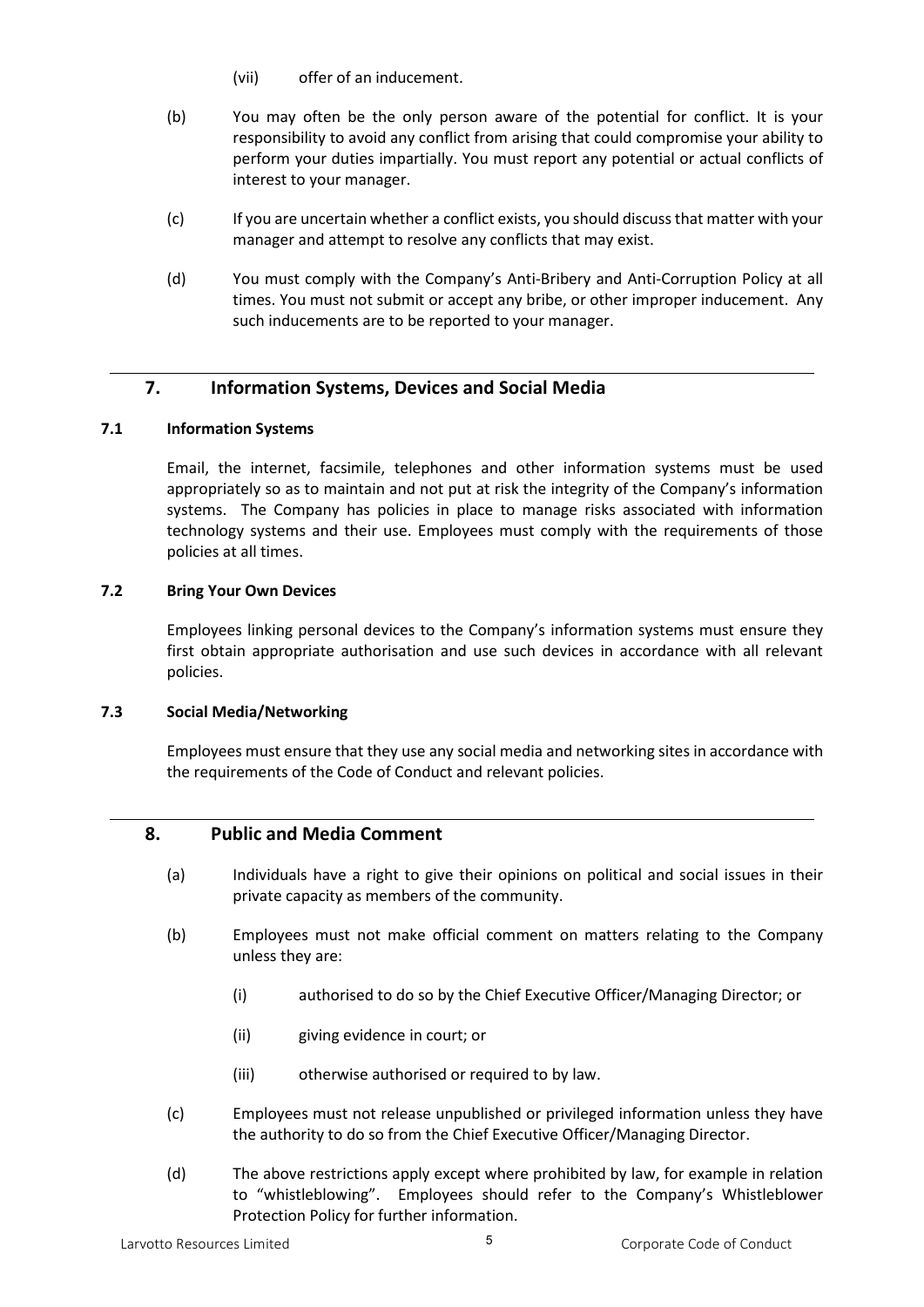# **9. Use of Company Resources**

Requests to use Company resources outside core business time should be referred to management for approval.

If employees are authorised to use Company resources outside core business times, they must take responsibility for maintaining, replacing, and safeguarding the resources and following any special directions or conditions that apply.

Employees using Company resources *without* obtaining prior approval could face disciplinary and/or criminal action. Company resources are not to be used for any private commercial purposes.

# **10. Security of Information**

Employees are to make sure that confidential and sensitive information cannot be accessed by unauthorised persons. Sensitive material should be securely stored overnight or when unattended. Employees must ensure that confidential information is only disclosed or discussed with people who are authorised to have access to it. It is considered a serious act of misconduct to deliberately release confidential documents or information to unauthorised persons, and may incur disciplinary action.

# **11. Intellectual Property/Copyright**

Intellectual property includes the rights relating to scientific discoveries, industrial designs, trademarks, service marks, commercial names and designations, and inventions and is valuable to the Company.

The Company is the owner of intellectual property created by employees in the course of their employment unless a specific prior agreement has been made. Employees must obtain written permission to use any such intellectual property from the Company Secretary/Chair of the Board before making any use of that property for purposes other than as required in their role as employee.

# **12. Discrimination and Harassment**

Employees must not harass, discriminate, or support others who harass and discriminate against colleagues or members of the public on the grounds of gender, marital or family status, sexual orientation, gender identity, age, disabilities, ethnicity, religious beliefs, cultural background, socio-economic background, perspective or experience.

Bullying is viewed as a risk to workplace health and safety. Employees must avoid actions which harass or bully other team members.

Such harassment, discrimination or bullying may constitute an offence under legislation. The Company's executives should understand and apply the principles of equal employment opportunity.

Employees must also comply with the Company's Whistleblower Protection Policy.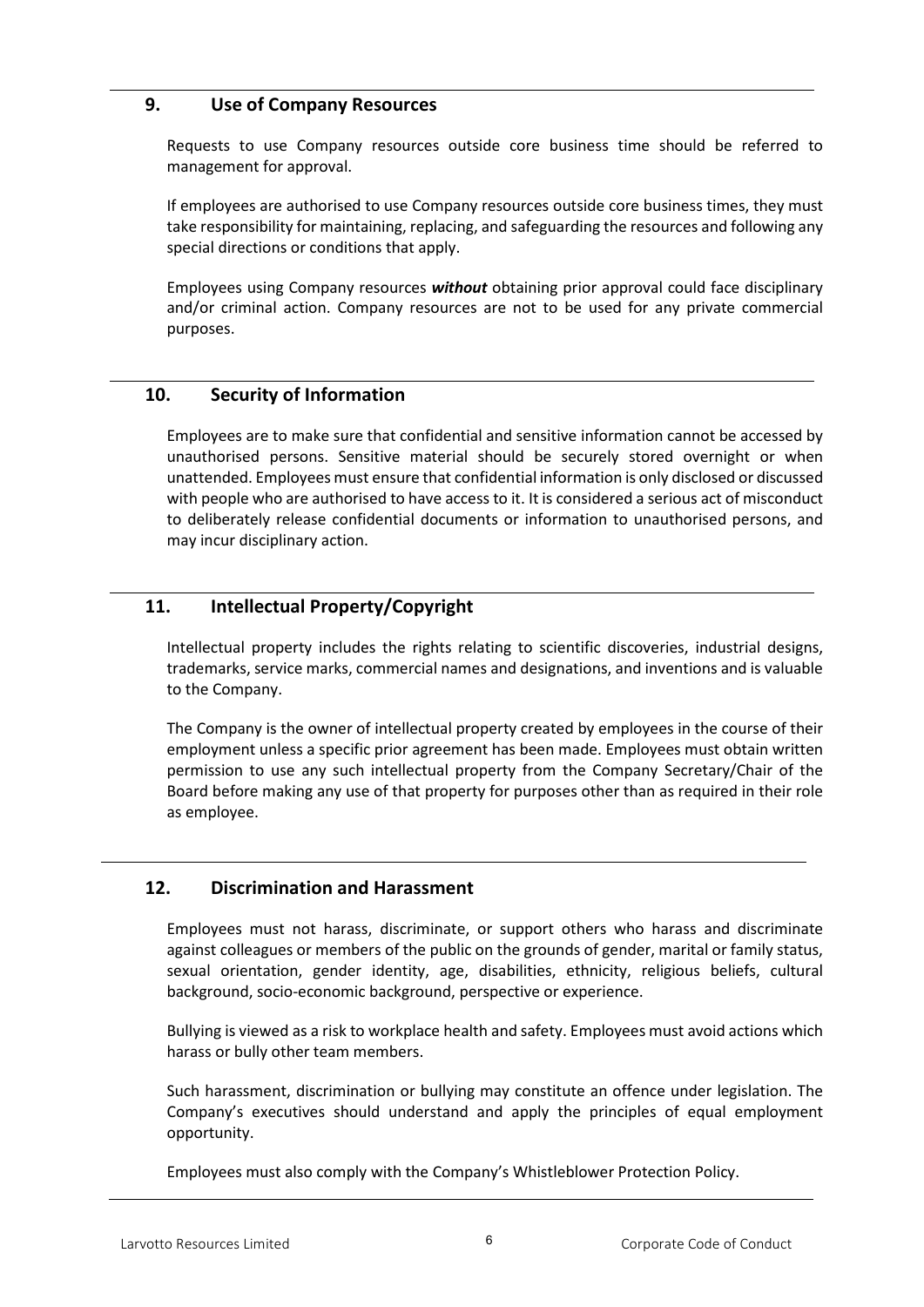# **13. Corrupt Conduct**

Employees must comply with the Company's Anti-Bribery and Anti-Corruption Policy at all times.

Corrupt conduct involves the dishonest or partial use of power or position which results in one person/group being advantaged over another. Corruption can take many forms including, but not limited to:

- (a) official misconduct;
- (b) bribery and blackmail;
- (c) unauthorised use of confidential information;
- (d) fraud; and
- (e) theft.

Corrupt conduct will not be tolerated by the Company. Disciplinary action up to and including dismissal will be taken in the event of any employee participating in corrupt conduct.

Employees should refer to the Company's Whistleblower Protection Policy in respect of reporting corrupt conduct, conduct in breach of any of the Company's policies or its Code of Conduct.

# **14. Occupational Health and Safety**

It is the responsibility of all employees to act in accordance with the occupational health and safety legislation, regulations and policies applicable to their respective organisations and to use security and safety equipment provided.

Specifically, all employees are responsible for safety in their work area by:

- a) following the safety and security directives of management;
- b) advising management of areas where there is a potential problem in safety and reporting suspicious occurrences; and
- c) minimising risks in the workplace.

# **15. Legislation**

It is essential that all employees comply with the laws and regulations of the countries in which we operate. Violations of such laws may have serious consequences for the Company and any individuals concerned. Any known violation must be reported immediately to management.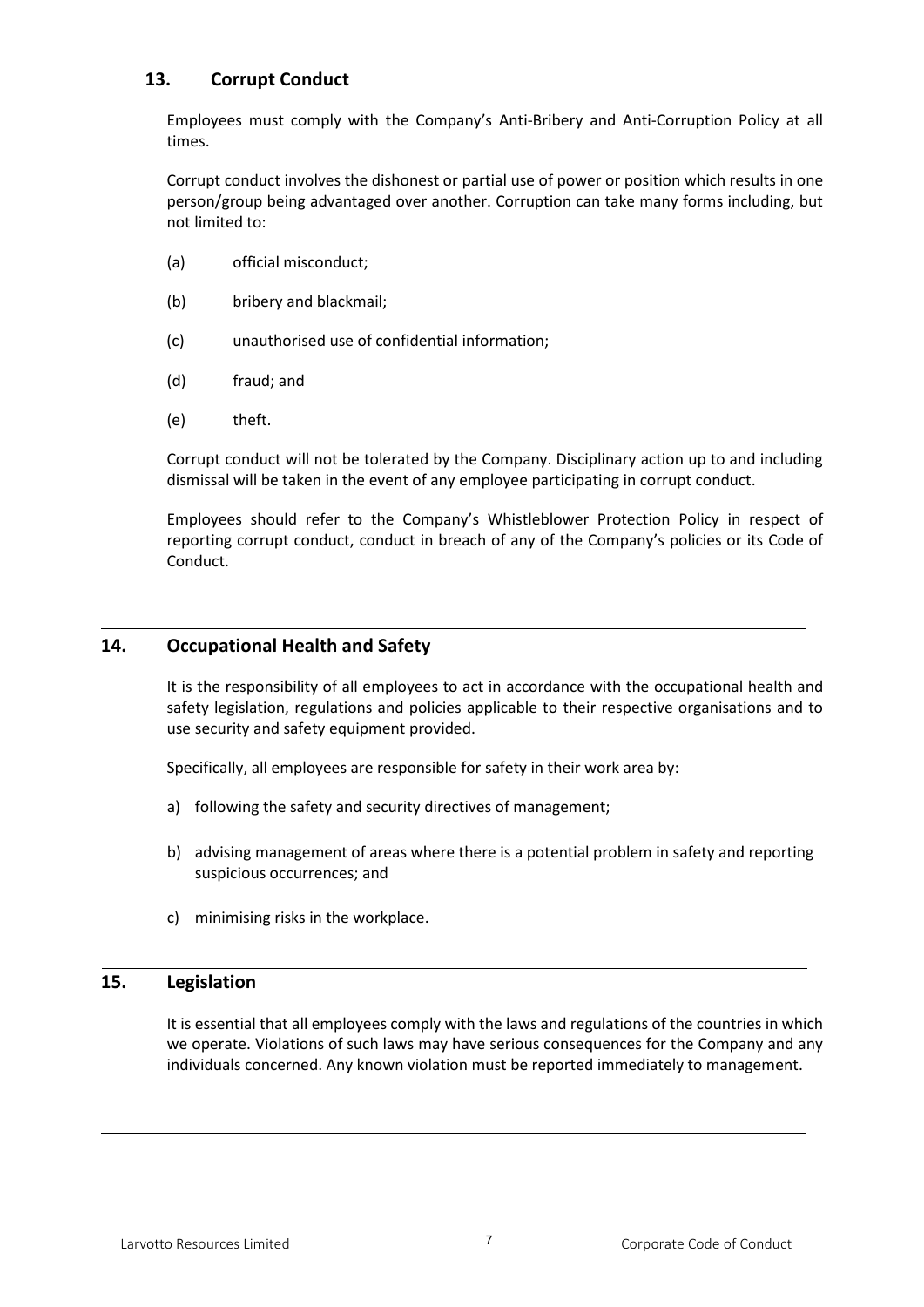# **16. Fair Dealing**

The Company aims to succeed through fair and honest competition and not through unethical or illegal business practices. Each employee should endeavour to deal fairly with the Company's suppliers, customers and other employees.

# **17. Insider Trading**

All employees must observe the Company's "*Trading Policy*". In conjunction with the legal prohibition on dealing in the Company's securities when in possession of unpublished price sensitive information, the Company has established specific time periods when Directors, management and employees are only permitted to buy and sell the Company's securities.

# **18. Responsibilities to Investors**

The Company strives for full, fair and accurate disclosure of financial and other price sensitive information on a timely basis.

# **19. Breaches of the Code of Conduct**

Material breaches of this Code of Conduct must be reported to the Board or a committee of the Board.

Breaches of this Code of Conduct may lead to disciplinary action. The process for disciplinary action is outlined in Company policies and guidelines, relevant industrial awards and agreements.

Employees should note that breaches of certain sections of this Code of Conduct may also be punishable under legislation.

# **20. Reporting Matters of Concern**

Employees are encouraged to raise any matters of concern in good faith with the Managing Director or with the Company Secretary, without fear of retribution and in compliance with the Company's Whistleblower Policy.

# **21. Monitoring and Review**

- (a) The Board will monitor the content, effectiveness and implementation of this Code of Conduct on a regular basis. Any updates or improvements identified will be addressed as soon as possible.
- (b) Employees are invited to comment on the Code of Conduct and suggest ways in which it might be improved. Suggestions and queries should be addressed to the Board.